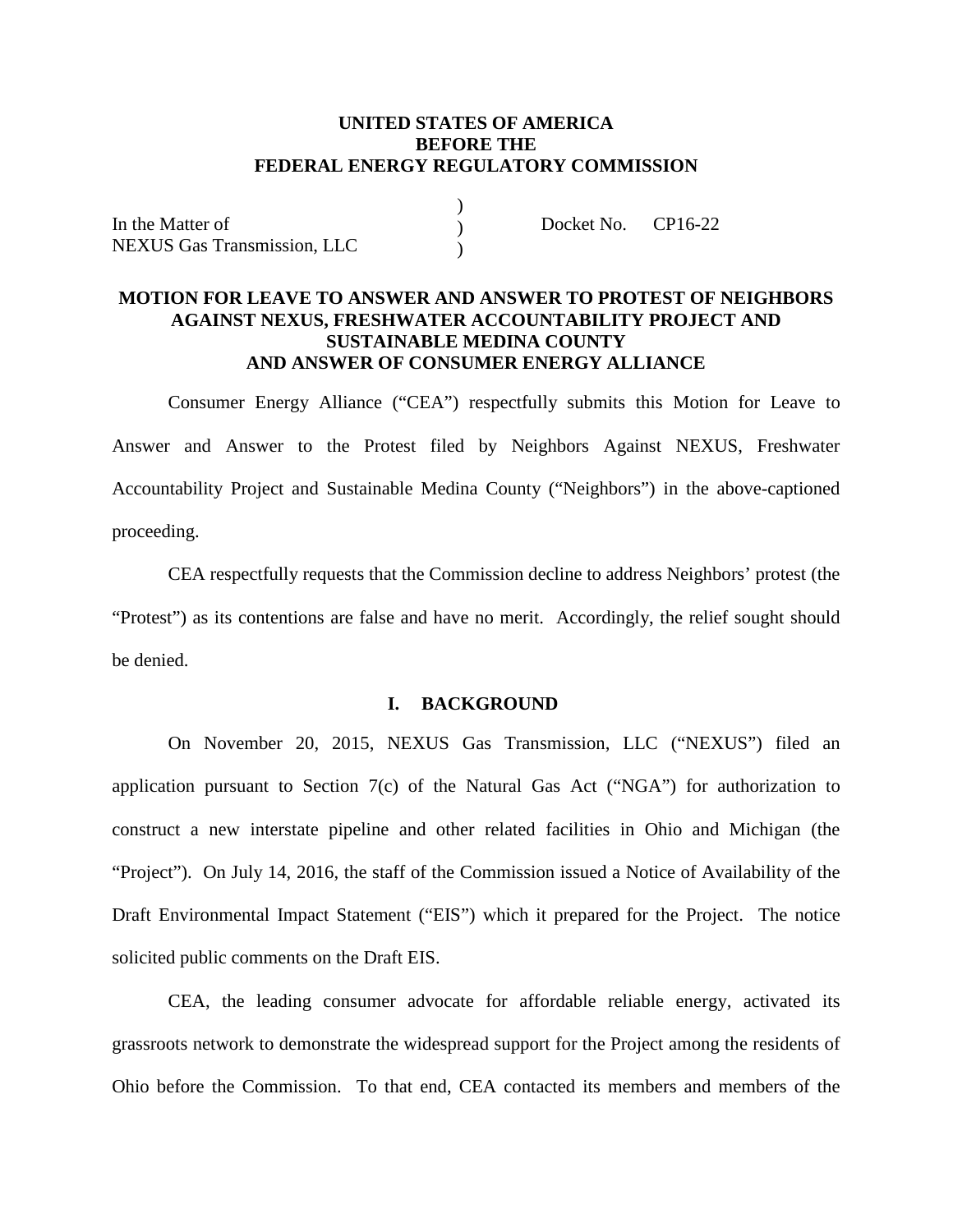general public in counties which would likely be affected by the Project through an automated phone survey. Of those who completed the survey, 347 replied affirmatively to the questions of whether they supported the Project and whether they authorized that their support be relayed to the Commission. Upon the completion of the survey, those comments, in the form of supporting letters, were filed in this docket.

On August 31, 2016, two days after the comment period for the Draft EIS ended, Neighbors filed its Protest claiming that 15 letters which were generated as a result of the survey were "fraudulent and forged" and that someone has "undertaken widespread criminal fraud to influence the outcome" of the Project. The Protest requests that the Commission, among other things, convene an independent audit of all public comment statements submitted in this proceeding since the opening of the comment period for the Draft EIS and strike the 15 letters identified in the Protest.

As discussed below, Neighbors' contentions are without merit and the Commission should decline to further address these unsubstantiated and inaccurate allegations.

#### **II. MOTION FOR LEAVE TO ANSWER PROTEST**

CEA requests leave to file an answer to the Protest filed by Neighbors in this proceeding. Rule 213 of the Commission's Rules of Practice and Procedure generally precludes filing an answer to a protest unless otherwise ordered by the decisional authority. 18 CFR § 385.213(a)(2) (2016). However, the Commission has previously accepted answers to protests where it believed that the answers would clarify matters under consideration, assist the Commission's understanding and resolution of the issues raised in the protest or materially aid the Commission's disposition of the matter.<sup>[1](#page-1-0)</sup> CEA believes that its answer will provide clarity

<span id="page-1-0"></span> <sup>1</sup> *See, e.g., Entergy Services, Inc.*, 116 FERC ¶ 61,286, 62,417 (2006) (accepting an answer to a protest as it assisted the Commission in its understanding and resolution of the issues raised), *El Paso Nat. Gas Co.,* 82 FERC ¶ 61,052,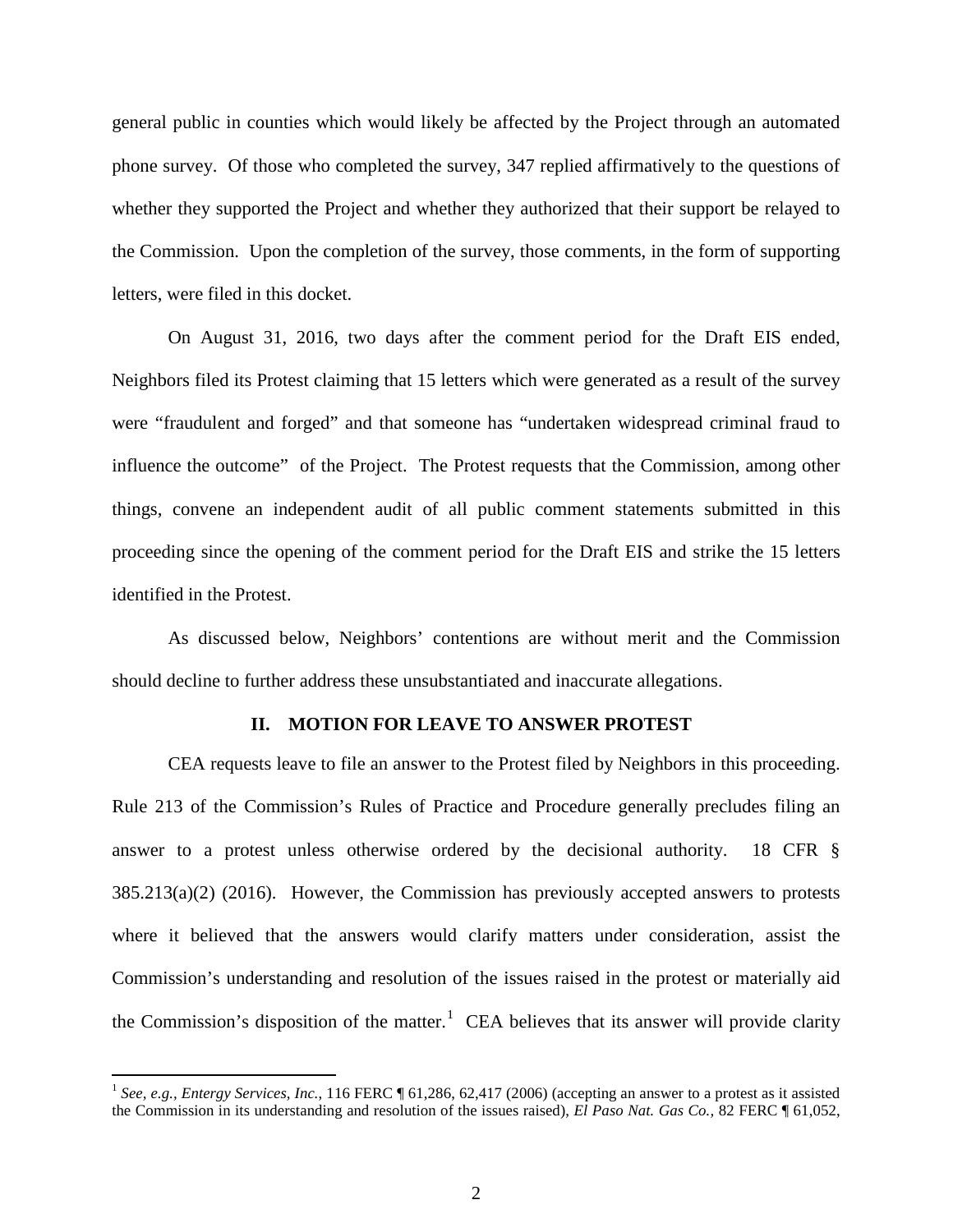with respect to the issues raised by Neighbors, assist in the Commission's disposition of the Protest, and should therefore be accepted.

### **III. ANSWER**

As an energy consumer advocacy organization, CEA has developed a process of gathering grassroots support for affordable, reliable energy projects. As part of that widely accepted business process, CEA conducts automated telephone surveys with selected individuals. When an automated call is placed, and consistent with accepted industry practice, the call is directed to the individual listed in phone company records. The individual who participates in the survey is asked a series of questions from a scripted questionnaire to which he or she is requested to answer by pressing on the phone's keyboard "1" for "yes" and "2" for "no". But, it is the nature of automated surveys that the questions are not asked by a live person and there is no process to identify and confirm who answers the phone and responds to the question.

The survey used here began with an introductory statement telling the respondent that the Commission is considering whether or not to grant a permit to build the NEXUS pipeline and explaining the benefits of the pipeline, including creation of jobs in the region and reduction of energy costs for manufacturers and consumers. The survey continued with the express question on whether or not the respondent would give his or her permission to relay to the Commission his support for the pipeline. If the respondent replied with "no", the survey would ask another question reiterating the importance of the Project and again ask the respondent if he or she would support the pipeline and authorize CEA to pass that view on to the Commission. On behalf of those respondents who indicated their support for the project and authorized CEA to forward that

 $\overline{a}$ 

<sup>61,200 (1998) (</sup>concluding that the answer to the protest was appropriate as it materially aided the disposition of the proceeding), *Midwest Indep. Transmission Sys. Operator, Inc*., 116 FERC ¶ 61,124, 61,591 (Aug. 4, 2006) (accepting the answer to the protest because it has provided additional information that assisted the Commission in its decision-making process).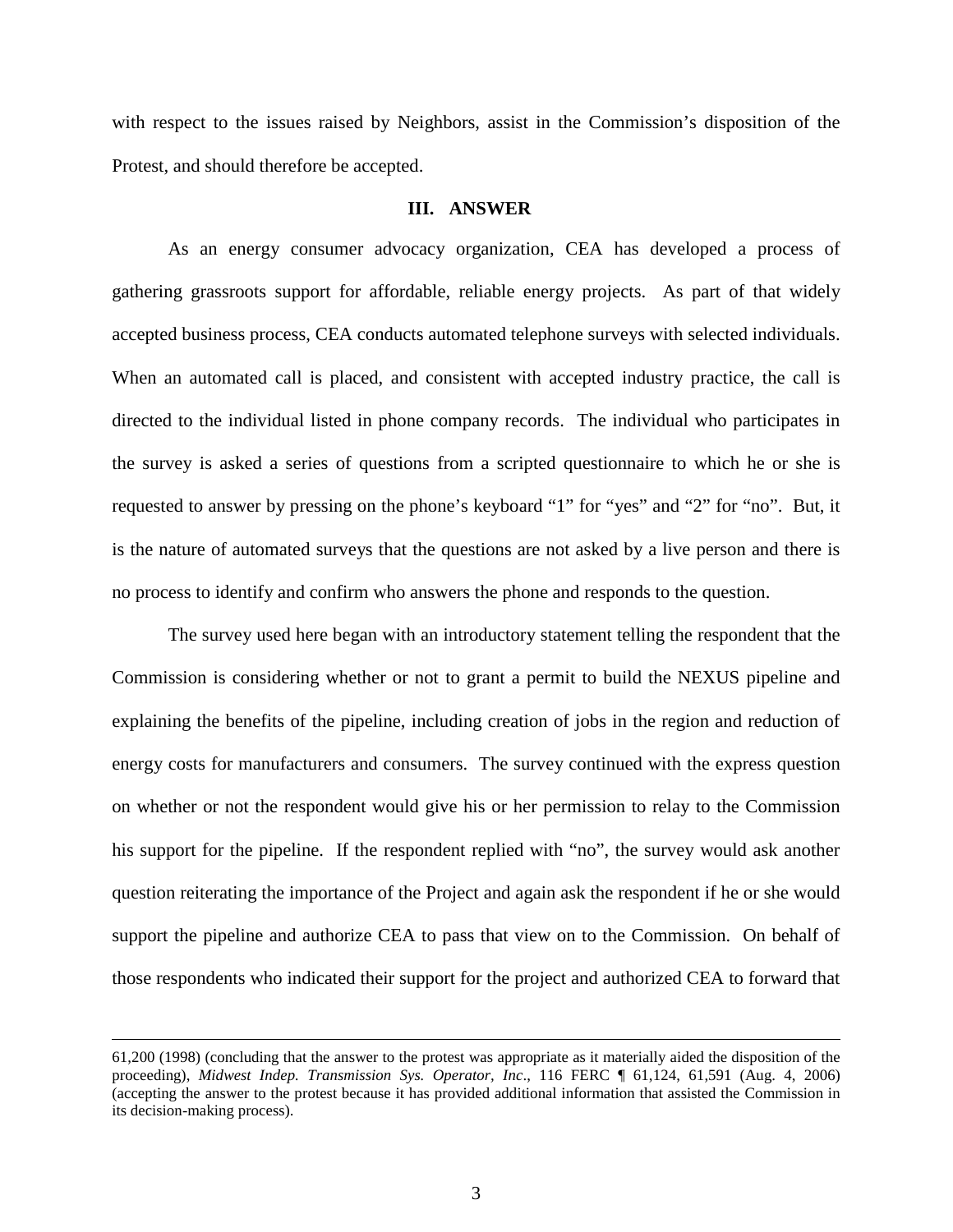viewpoint to the Commission, CEA then generated the letter for the 347 individuals that were filed. [2](#page-3-0)

Neighbors claims that 15 of the letters generated by CEA and submitted in this docket are "forged and/or falsified." Neighbors alleges that one of its members personally investigated the letters and discovered that persons identified in those letters did not authorize the submission of those letters to the Commission. For example, Neighbors contends that in some cases, a person identified as the commentator could not have been able to respond to the questionnaire as she lacked mental capacity to do so or, as it turned out in one case, was deceased. In other cases, the person Neighbors contacted allegedly denied having authorized anyone to represent that they supported the Project. Neighbors, on this basis, argues that those letters were submitted fraudulently.

As relevant here, CEA discovered that once support letters were filed, may individuals who expressed support for the Project in letters to the Commission received multiple phone calls from project opponents questioning their position and harassing those individuals into retracting or altering their support. It may be that in response to such calls some of the respondents to the survey may have chosen to rescind their approval of the Project.

Moreover, it is implicit in the nature of any automated phone survey that from time to time there will be instances where the person who answers the phone and responds to the survey is not the person listed in the telephone company's records as the householder. This would explain the inadvertent error that can occur when a supporting letter is generated in the name of the person listed as householder, but someone else actually answers the phone. So, even though the householder – in whose name the support letter was generated – may not be competent or

<span id="page-3-0"></span> $2<sup>2</sup>$  If the respondent indicated that he or she either did not support the Project or did not authorize CEA to relay that support to the Commission, no support letter was generated.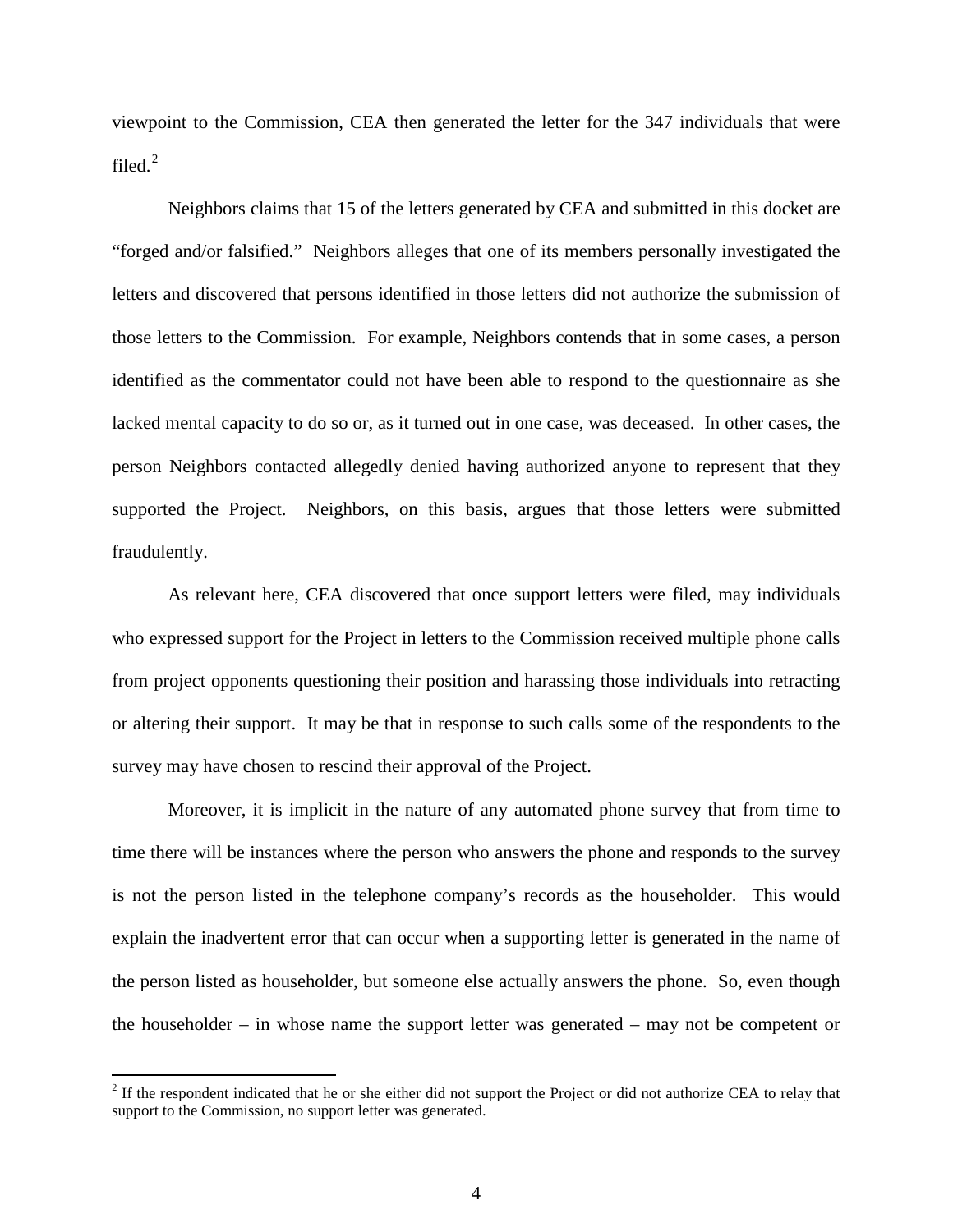even in agreement, the person who answered did respond affirmatively and authorize support for the Project. Similarly, in some instances the respondent may not fully understand the presented question, unintentionally answer it in the wrong way and later change his or her mind. Or, in some cases, the respondent may forget that the survey even took place, let alone that he or she gave the authorization for his comments to be filed with the Commission. CEA regrets any such misunderstanding or miscommunication that may have occurred.

None of these examples, however, suggests that the discrepancies described by Neighbors invalidate the majority of the survey's results, and specifically do not support the wildly overblown allegation of forgery, fraud or false statements. To the contrary, the hyperbolic allegations of Neighbors only represent an attempt by an anti-development group to distort public opinion with respect to the NEXUS pipeline and thereby unduly influence the Commission's decision on whether or not to approve the Project.

In closing, the Commission should be aware that CEA has engaged in a host of public forums, including other requests for comment, in support of wind, solar and conservation projects. CEA supports energy projects that help reduce costs for households and small businesses and create economic opportunity. What is clear and beyond dispute regarding the NEXUS project is that without NEXUS energy prices for families and small business will increase due to lack of infrastructure and supply.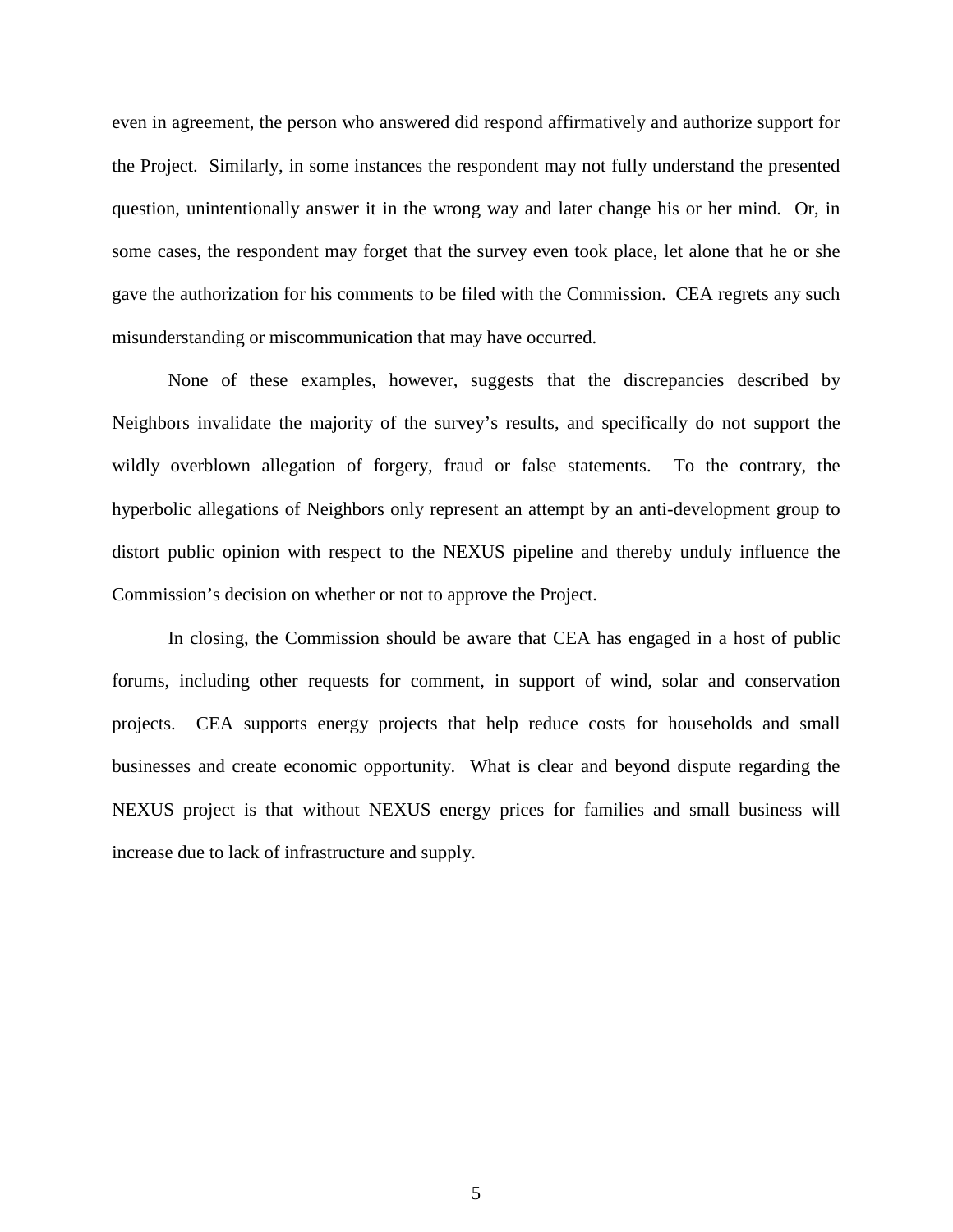### **IV. CONCLUSION**

In light of foregoing, CEA respectfully requests that the Commission deny the relief requested by Neighbors.

Respectfully Submitted,

/s/ *Edward D. Greenberg*

Edward D. Greenberg Svetlana V. Lyubchenko GKG Law, P.C. 1055 Thomas Jefferson Street, N.W. Suite 500 Washington, D.C. 20007 Ph: 202-342-5277

*Counsel for Consumer Energy Alliance*

September 2, 2016